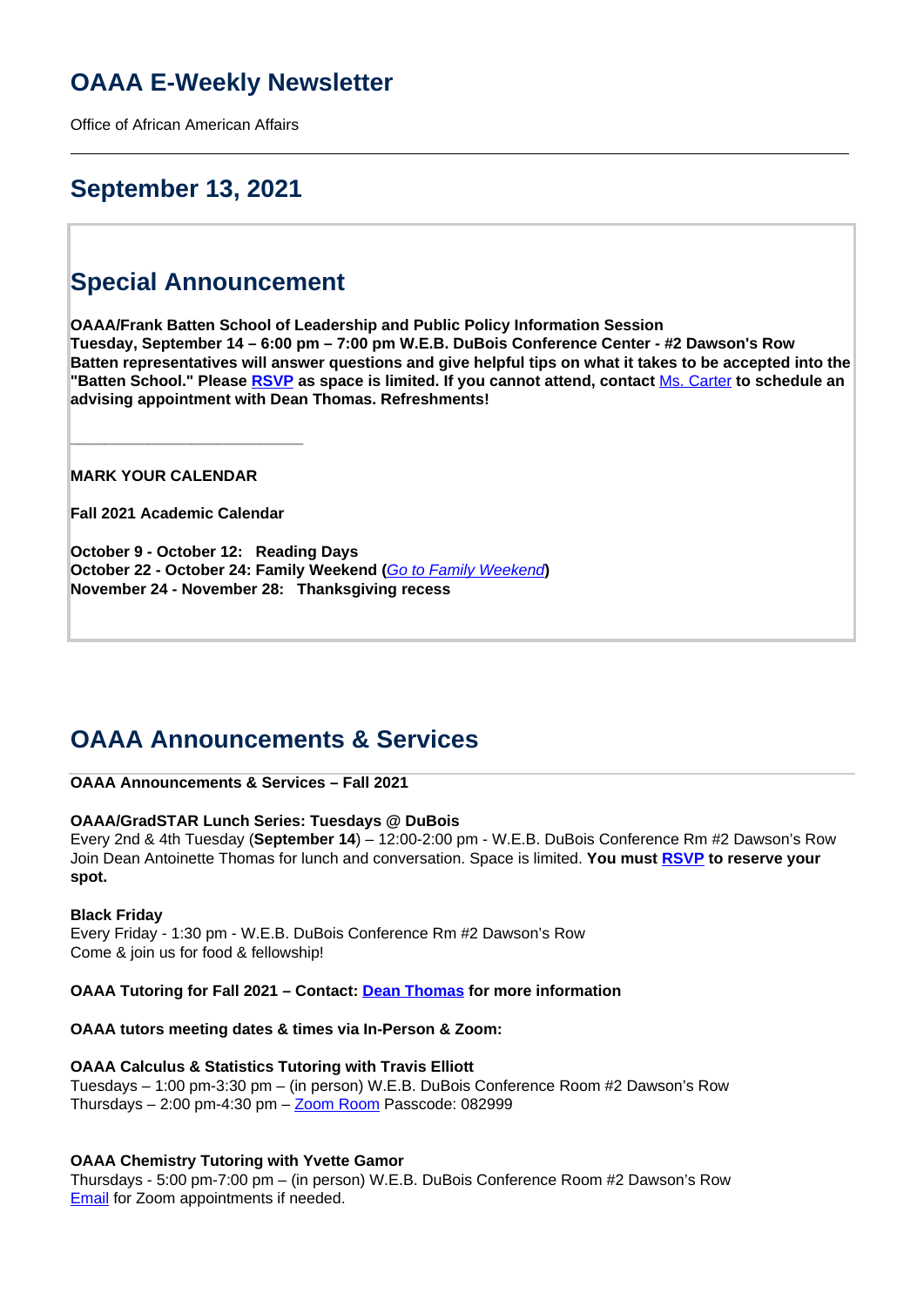**OAAA Organic Chemistry Tutoring TBA**

**OAAA Biology Tutoring TBA**

**Contact: Dean Mason for more information on:** 

**\_\_\_\_\_\_\_\_\_\_\_\_\_\_\_\_\_\_\_\_\_\_\_\_\_\_\_\_\_\_\_\_\_\_\_\_\_\_\_\_\_\_\_**

- **Black College Women (BCW) Book Club**
- **Black Male Initiative (BMI)**
- **Black President's Council (BPC)**
- **Black College Women (BCW) In the Company of my Sister**

**Quote of the Week**

**"I write to tell the truth about the black condition as I see it. Therefore, I write to offer a black woman's view of the world." – Sonia Sanchez**

**Mihret Niguse**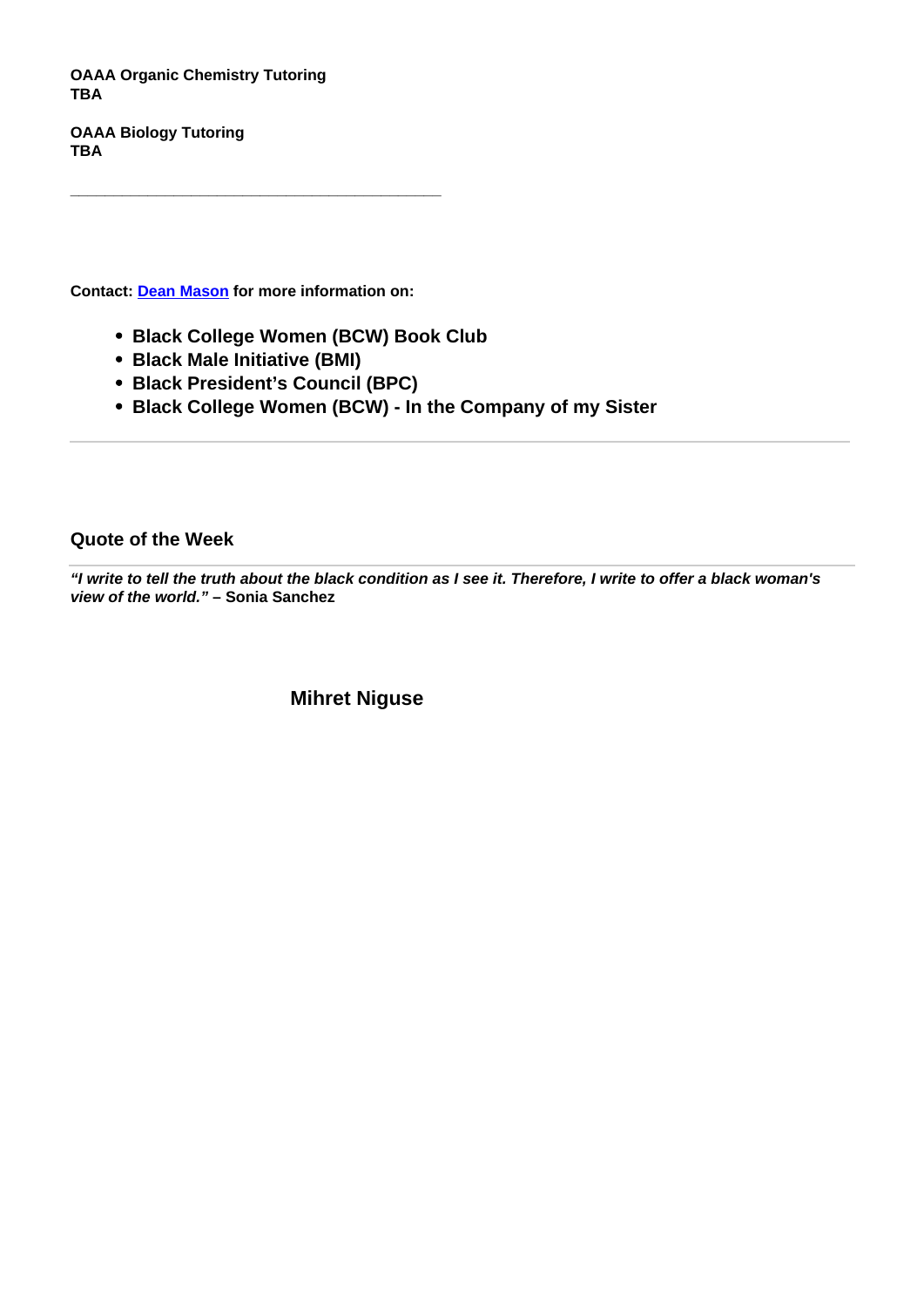

Mihret is a 4th year student majoring in Psychology and Sociology on the pre-Med track from Alexandria, Virginia. She is the current President of the Ethiopian Eritrean Student association (EESA) and the First Chair for the Black Presidents Council (BPC) through OAAA. She also serves as a Diversity, Equity, and Inclusion Intern for the Echols Scholars program at UVA. Outside of the classroom, She is a current research assistant for Dr. Renata Arrington-Sanders at Johns Hopkins School of Medicine. In her free time, she loves doing hair and getting to know students from all parts of the UVA community during her hair appointments (ig: hair\_by\_mehi). Next year, she plans on taking a gap year to explore different job opportunities.

You can nominate someone (not yourself) to be in the Spotlight. Send your nominations to Dean Antoinette Thomas (art8u@virginia.edu) every Thursday by 12 noon.

## **Quote's Corner**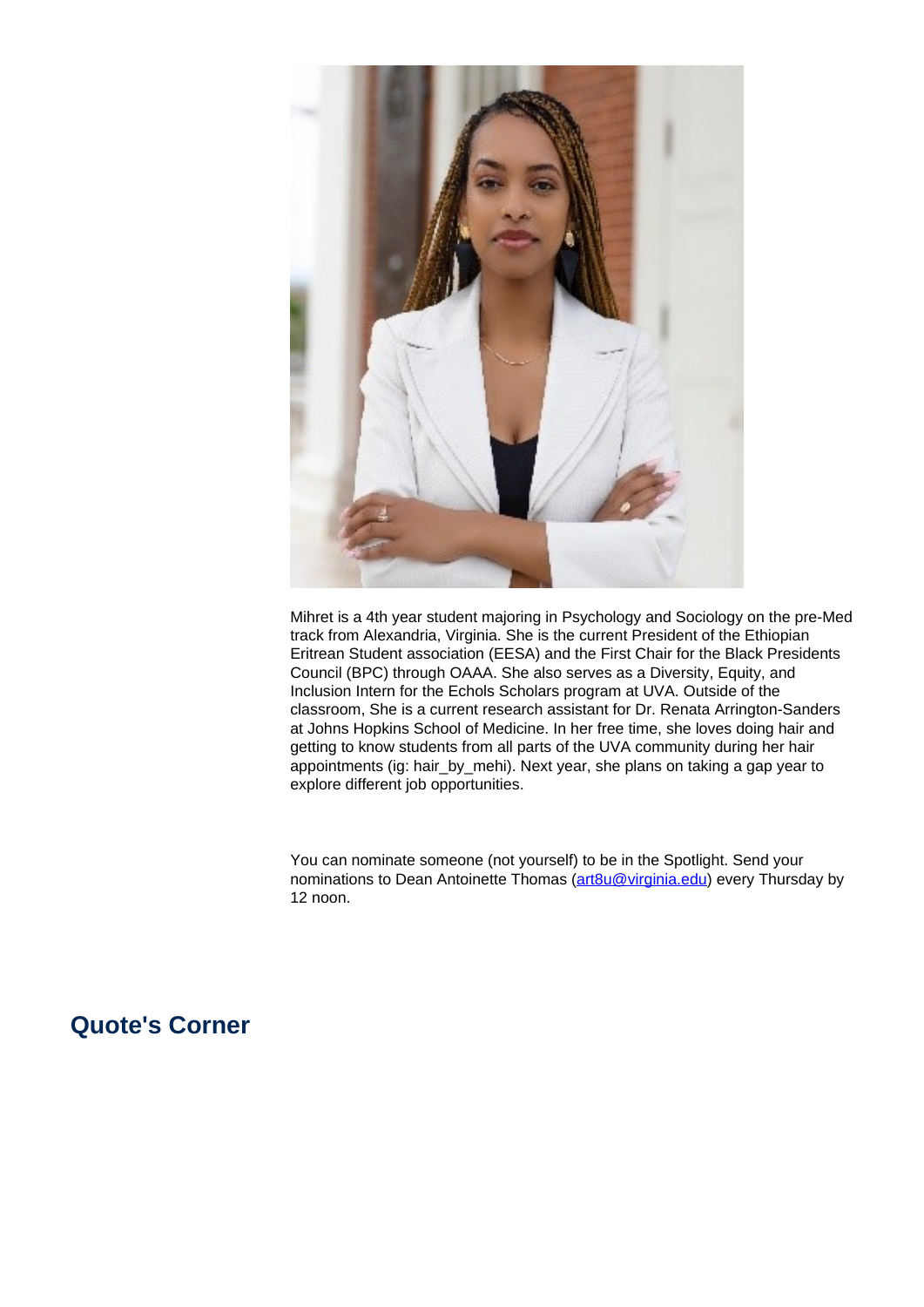

Sonia Sanchez (born Wilsonia Benita Driver;

September 9, 1934) is an American poet, writer, and professor. She was a leading figure in the Black Arts Movement and has authored over a dozen books of poetry, as well as short stories, critical essays, plays, and children's books. In the 1960s, Sanchez released poems in periodicals targeted towards African-American audiences, and published her debut collection, Homecoming, in 1969. Sanchez taught 5th Grade in NYC at the Downtown Community School, until 1967. She has taught as a professor at eight universities and has lectured at more than 500 college campuses across the US, including Howard University. She was also a leader in the effort to establish the discipline of Black Studies at the university level. Sanchez was the first to create and teach a course based on Black Women and literature in the United States and the course she offered on African-American literature is generally considered the first of its kind taught at a predominately-white university. She viewed the discipline of Black Studies as both a new platform for the study of race and a challenge to the institutional biases of American universities. Sanchez was the first Presidential Fellow at Temple University, where she began working in 1977. There, she held the Laura Carnell chair until her retirement in 1999. She is currently a poet-in-residence at Temple University. She has read her poetry in Africa, the Caribbean, China, Australia, Europe, Nicaragua, and Canada. The aim of the Black Arts Movement was a renewal of black will, insight, energy, and awareness. Sanchez published poetry and essays in numerous periodicals in the 1960s, including The Liberator, Negro Digest, and Black Dialogue. Her writing established her importance as a political thinker to the "black aesthetic" program. Sanchez gained a reputation as an important voice in the Black Arts movement after publishing the book of poems Home Coming in 1969. This collection and her second in 1970, titled We a BaddDDD People demonstrated her use of experimental poetic forms to discuss the development of black nationalism and identity. In 1993, she received Pew Fellowship in the Arts, and in 2001 was awarded the Robert Frost Medal for her contributions to the canon of American poetry. She has been influential to other African-American poets, including Krista Franklin.

# **Upcoming Events**

#### **Fellowships Series**

There are awards for students at all stages (undergraduate, graduate, professional) – and even alumni. It is never too early to start learning about these opportunities. Special events and sessions with unique times or locations are marked with asterisks (\*) below.

#### **Introductory Workshop**

Monday, September 13 – 4:00 pm-5:00 pm – Rotunda Multipurpose Room (121)

Don't know what fellowships are? Wondering what the point of pursuing any of them might be? Come enjoy a chance to envision yourself as an applicant for these incredible opportunities. This workshop is most appropriate for first and second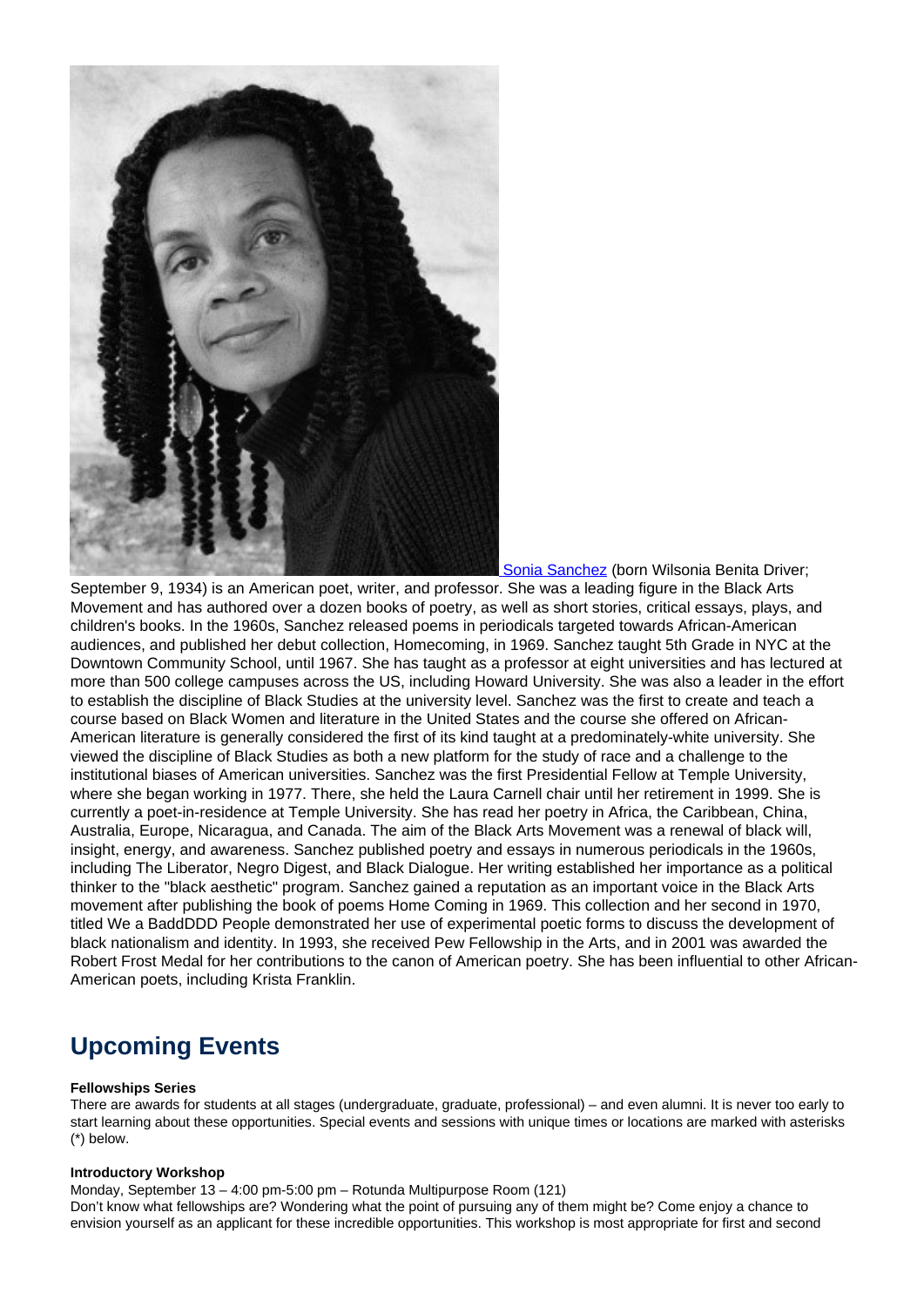years or older students who have yet to be exposed to the Office of Citizen Scholar Development.

#### **Truman Scholarship Information Session**

Monday, September 20 – 4:00 pm-5:00 pm – Rotunda Multipurpose Room (121)

Are you a dynamic leader? An activist dedicated to positive change? Committed to public service? If you answered 'yes' to any of those questions, you should consider the Truman Scholarship, which provides \$30,000 toward graduate school and access to a network of incredible leaders. Come even if you aren't sure about the graduate school part. Apply as a third year.

#### **Goldwater Scholarship Information Session**

Monday, September 27 – 4:00 pm-5:00 pm – Rotunda Multipurpose Room (121)

Do you love research? Are you considering pursuing research science, mathematics, or engineering as a career? Are you simply a STEM student and want to at least explore an exciting opportunity? Come learn about the award and the process for nomination by the University of Virginia. Apply as a second or third year – so first years should definitely come!

#### **Peer Financial Counseling Available!**

Tuesday-Thursday – 1:00 pm-5:00 pm – Georges Student Center Room 245

Peer Financial Counseling offers all UVA students one-on-one help from trained peer counselors on a variety of topics including budgeting, student loans, personal credit, basic investing, and more. Our counselors understand the stresses that come with being a college student and want to help you better manage those factors while in school. Write to us at to schedule an appointment! For More Information! Contact Name: Dustin Ciraco

#### **Undergraduate Research and Creative Inquiry Series**

Every 1st and 3rd Wednesday – 4:00 pm – Clemons Library Room 204 We will have a workshop to support undergraduate research and creative inquiry. Every first Wednesday is a session entitled, 'Getting Started in research and creative inquiry.' Schedule: (full schedule to be posted by September)

# **Opportunites with Deadlines**

#### **Ridley Scholarship Fund Awards Available to Non-Ridley Students Available**

Ridley scholarships that extend beyond current scholars: https://aig.alumni.virginia.edu/ridley/about/ridley-scholarships/

### **Ravenell "Ricky" Keller III Memorial Fund**

The Ravenell (Ricky) Keller III Scholarship Award was established to perpetuate the memory of Ravenell "Ricky" Keller. Ricky was a 1985 Honors graduate of the College, where he was a member of Kappa Alpha Psi Fraternity, Inc., the IMP Society of Leaders, the University Guide Service and the Board of Trustees for the Class of 1985. Upon his passing, it became known that he was also a member of the Seven Society. Ricky participated in the First Years Seminars program and received the First Year Academic Achievement Award, the Afro-American Scholars Award, the Fraternity Leadership Achievement Award, and the John Kenneth Crispell Memorial Award. He participated in the Study Abroad Program, which afforded him the opportunity to study at the London School of Economics. The Keller Scholarship is available to all African-American UVA students who qualify. Students are eligible to receive a one-time grant to supplement a study abroad experience during a semester, summer or J-term.

#### **National Outdoor Leadership School (NOLS)**

Students have the opportunity to embark on a fully funded wilderness expedition, and leadership training through the NOLS Gateway partnership. Since its founding in 1965, the National Outdoor Leadership School has aimed to provide the environment and training necessary to help participants discover their full leadership potential. Through the NOLS Gateway partnership, the organization has had the opportunity to collaborate with organizations across the country to award full-tuition scholarships to exceptional youth who would otherwise not have access to NOLS expeditions. Each summer, up to 150 youth from up to 50 official partner organizations expand their leadership and wilderness skills at one of NOLS' seven domestic operating locations. Thousands of Gateway Partner Program graduates are now leading others in industries from conservation to software development.

#### **Ridley-Sabato Capitol Hill Internship Stipend (Not Yet Awarded)**

At least one student will be provided with a \$5000 stipend as they pursue experiential learning in the fields of politics, government, and public service. The intent of this stipends is to relieve some of the financial burden associated with the acceptance of a political or governmental internship, and as such, recipients may use it to cover housing, transportation, food and business clothing expenses associated with said internships.

#### **Truist Ridley Leadership and Financial Education Academy (Set to Begin in January 2022)**

Partnering with the BB&T Leadership Institute in Greensboro, North Carolina, and the UVA Career Center, the academy program will feature participation by Truist executives in teaching students about financial services, asset management and advisory services, technology, data sciences and operating careers, as well as participation by partners from consulting, legal,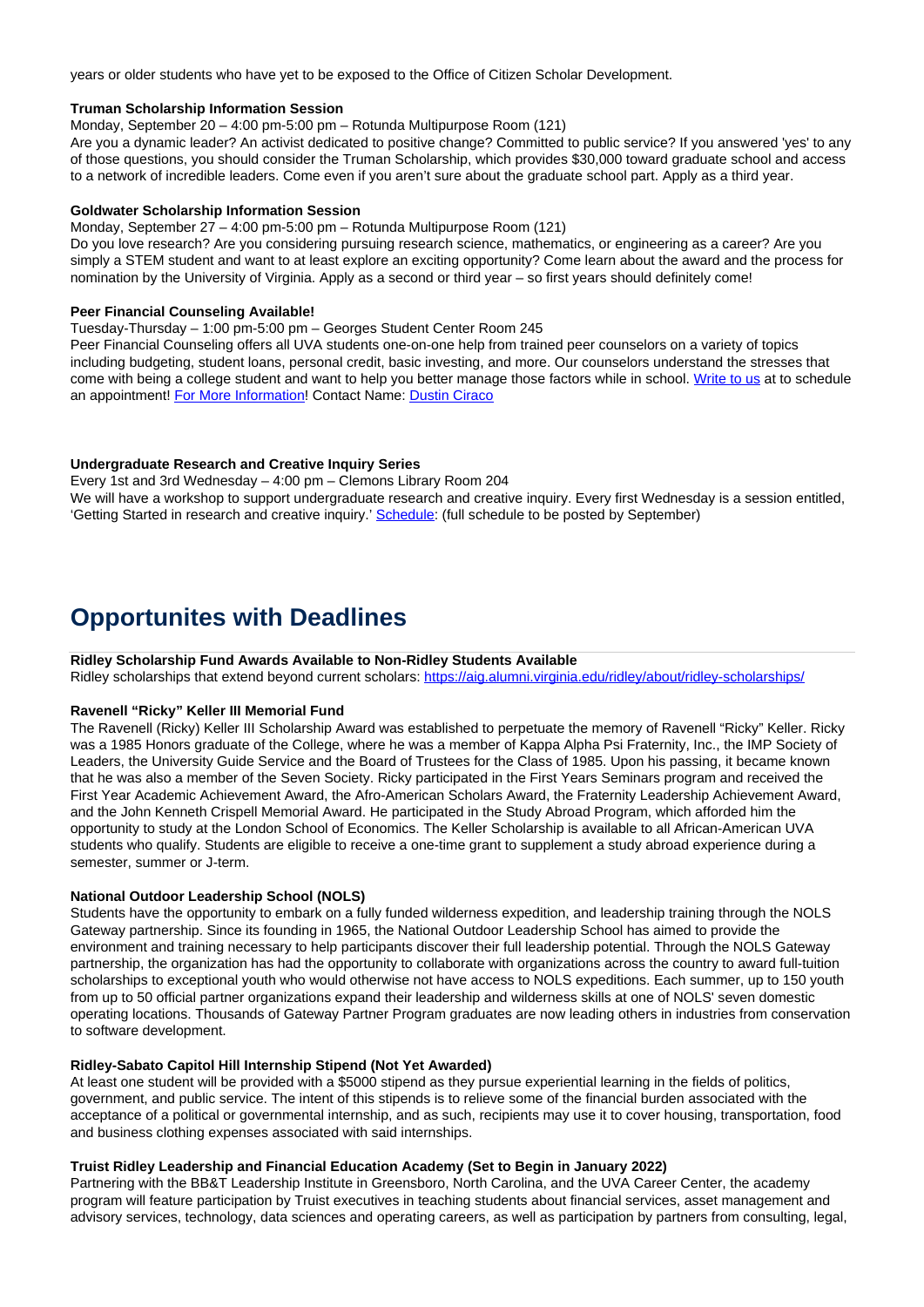financial planning, accountancy and related fields. It will also feature leadership and well-being course instruction from the Leadership Institute's award-winning faculty. The initial funding will provide for two summer's worth of 3-to-4 cohorts of 15 students to participate. Over a two-year period, the pilot program will support up to 120 African-American students at UVA. This will provide these rising second year students with an early experience of Truist's commitment to teammates and diversity and inclusion, and a valuable addition to career resumes. For Truist, it provides a remarkable opportunity to connect with high-quality cohorts of students in an authentic setting and create brand awareness of the opportunities Truist is committed to providing.

#### **Richmond Ridley Clarence Cain Endowed Fund**

The Ridley Club of Richmond, Virginia sponsors a full tuition-and-fees award for an exceptional African-American student from the Richmond, Virginia area. This scholarship has been the result of the collective efforts of Richmond area alumni and businesses, and will provide four years of financial support for one of the Richmond area's best scholars. Richmond area alumni continue to raise funds toward this geographic scholarship – the first of its kind for the Ridley Fund – and encourage others to support this effort.

#### **Michael Russell Engineering Scholarship**

In 2007, School of Engineering and Applied Science alum Michael Russell of Atlanta, GA established a scholarship fund for African-Americans pursuing a degree in the School of Engineering and Applied Science at UVA. They are expected to possess the leadership and scholarship qualities that typify all Ridley Scholars.

#### **The Gregory Ledford Endowed Fund**

In 2007, McIntire School of Commerce graduate Gregory Ledford established the Gregory Ledford Endowed Scholarship to benefit a rising third year African-American Commerce School student. This scholarship provides full tuition-and-fees for two years for an African-American student who has been admitted to the School of Commerce. Preference is given for students concentrating in Finance. The chosen scholar must have a high grade point average and must demonstrate involvement in University, community or other individual extracurricular pursuits.

#### **The Sylvia V. Terry Scholarship**

Named for legendary OAAA Dean Sylvia Terry, the Terry Scholarship recognizes the scholastic and community achievements of Black or African-American students at UVA. The scholarship provides two years of full tuition-and-fees support for the recipient. Ideal applicants are rising Third Year students with strong grades, leadership activities, and community service. Because of Dean Terry's pivotal role in creating the Peer Advisor Program, preference is given to academically strong candidates with significant experience as mentors.

#### **The Dr. Derek E. Brown Scholarship**

The Dr. Derek E. Brown Scholarship was created to remember Dr. Brown's dream of helping African-American male students seeking admission to medical or dental school. This award is designed to help qualified male students defray the high cost of applying to medical or dental school. Ridley is currently in the process of restructuring this award to benefit recent UVA graduates.

#### **The Paige Pre-Medical Fund**

This scholarship is designed to help pre-med students defray the high cost of applying to medical school. The applicant must be a fourth-year African American student at the University of Virginia who has taken all pre-medical requirements and the MCAT. Applicants must be planning to enter medical school immediately after graduating. One winner will receive a \$1,500 scholarship (non-renewable), which they may use to pay for medical school application fees and interview expenses.

#### **Annetta Thompson Fund**

Family and friends honored the life of the first full-time administrator for the Walter N. Ridley Scholarship Fund by establishing this fund in 1999. The Annetta Thompson Scholarship is awarded to a deserving 4th-year Ridley scholar who exemplifies Annetta Thompson's commitment to education. Annetta Thompson received her bachelor's degree in education from UVA in 1973. She valued the role of education and the importance of creating opportunities for young people pursuing an education. Annetta's hard work and diligence during her tenure as the fund administrator contributed to the tremendous growth and success of the Ridley Fund.

## **This Week in Black History**